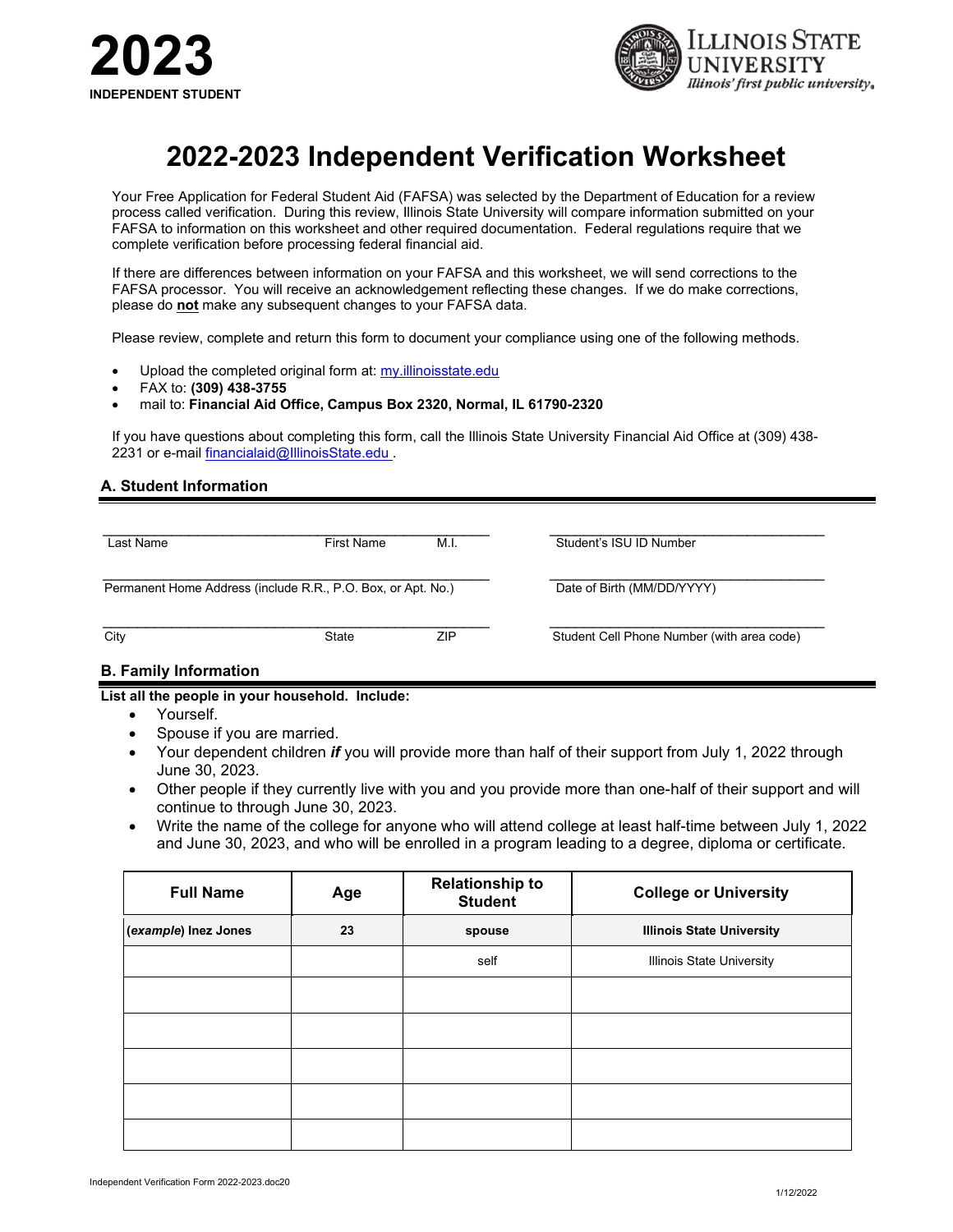## **C. Student's (and spouse's) 2020 Income and Federal Tax Information**

# **Choose ONE box only.** *Please see Instruction Page for further assistance.*

|                                                                                                                                                                                                                                                                                                                                                                                                                  | The student (and spouse) filed a 2020 Federal Tax Return and has successfully transferred their IRS tax<br>information directly from the IRS to the FAFSA using the IRS Data Retrieval Tool and made no changes to that<br>information.               |                         |                            |  |  |  |  |
|------------------------------------------------------------------------------------------------------------------------------------------------------------------------------------------------------------------------------------------------------------------------------------------------------------------------------------------------------------------------------------------------------------------|-------------------------------------------------------------------------------------------------------------------------------------------------------------------------------------------------------------------------------------------------------|-------------------------|----------------------------|--|--|--|--|
|                                                                                                                                                                                                                                                                                                                                                                                                                  | The student (and spouse) filed a 2020 Federal Tax Return and will provide ISU with a 2020 Federal Tax Return<br>Transcript that can be obtained from www.irs.gov.                                                                                     |                         |                            |  |  |  |  |
|                                                                                                                                                                                                                                                                                                                                                                                                                  | The student (and spouse) filed a 2020 Federal Tax Return and will provide ISU with a signed copy of their 2020<br>Federal Tax Return and Schedules 1, 2, and 3.                                                                                       |                         |                            |  |  |  |  |
|                                                                                                                                                                                                                                                                                                                                                                                                                  | The student (and spouse) have not and are not required to file a 2020 Federal Tax Return and had no<br>earnings from work in 2020. Student (and spouse) will provide a Verification of Non-filing letter(s) that can be<br>obtained from www.irs.gov. |                         |                            |  |  |  |  |
| The student (and spouse) have not and are not required to file a 2020 Federal Tax Return but had some<br>earnings from work in 2020. Student (and spouse) will provide a Verification of Non-filing letter(s) that can be<br>obtained from www.irs.gov and copies of all W2's. Student (and spouse) will also complete the chart below<br>listing all employers and earnings. Use a separate sheet if necessary. |                                                                                                                                                                                                                                                       |                         |                            |  |  |  |  |
|                                                                                                                                                                                                                                                                                                                                                                                                                  |                                                                                                                                                                                                                                                       | <b>Employer(s) Name</b> | 2020 Earnings W-2s (box 1) |  |  |  |  |
|                                                                                                                                                                                                                                                                                                                                                                                                                  | Student                                                                                                                                                                                                                                               |                         |                            |  |  |  |  |
|                                                                                                                                                                                                                                                                                                                                                                                                                  |                                                                                                                                                                                                                                                       |                         |                            |  |  |  |  |
|                                                                                                                                                                                                                                                                                                                                                                                                                  |                                                                                                                                                                                                                                                       | <b>Student Total</b>    |                            |  |  |  |  |
|                                                                                                                                                                                                                                                                                                                                                                                                                  | Spouse                                                                                                                                                                                                                                                |                         |                            |  |  |  |  |
|                                                                                                                                                                                                                                                                                                                                                                                                                  |                                                                                                                                                                                                                                                       |                         |                            |  |  |  |  |

#### **D. Sign this Worksheet**

By signing this worksheet, I (we) certify that all the information reported here to qualify for federal student aid is complete and correct.

\_\_\_\_\_\_\_\_\_\_\_\_\_\_\_\_\_\_\_\_\_\_\_\_\_\_\_\_\_\_\_\_\_\_\_\_\_\_\_ \_\_\_\_\_\_\_\_\_\_\_\_\_\_\_\_\_\_\_\_\_\_\_\_\_\_\_\_\_\_\_\_\_\_\_\_\_\_

\_\_\_\_\_\_\_\_\_\_\_\_\_\_\_\_\_\_\_\_\_\_\_\_\_\_\_\_\_\_\_\_\_\_\_\_\_\_\_ \_\_\_\_\_\_\_\_\_\_\_\_\_\_\_\_\_\_\_\_\_\_\_\_\_\_\_\_\_\_\_\_\_\_\_\_\_\_

\_\_\_\_\_\_\_\_\_\_\_\_\_\_\_\_\_\_\_\_\_\_\_\_\_\_\_\_\_\_\_\_\_\_\_\_\_\_\_ Student Name

Student Signature Date Date Spouse Signature Date Date

Student ISU ID Number Cell Phone Number